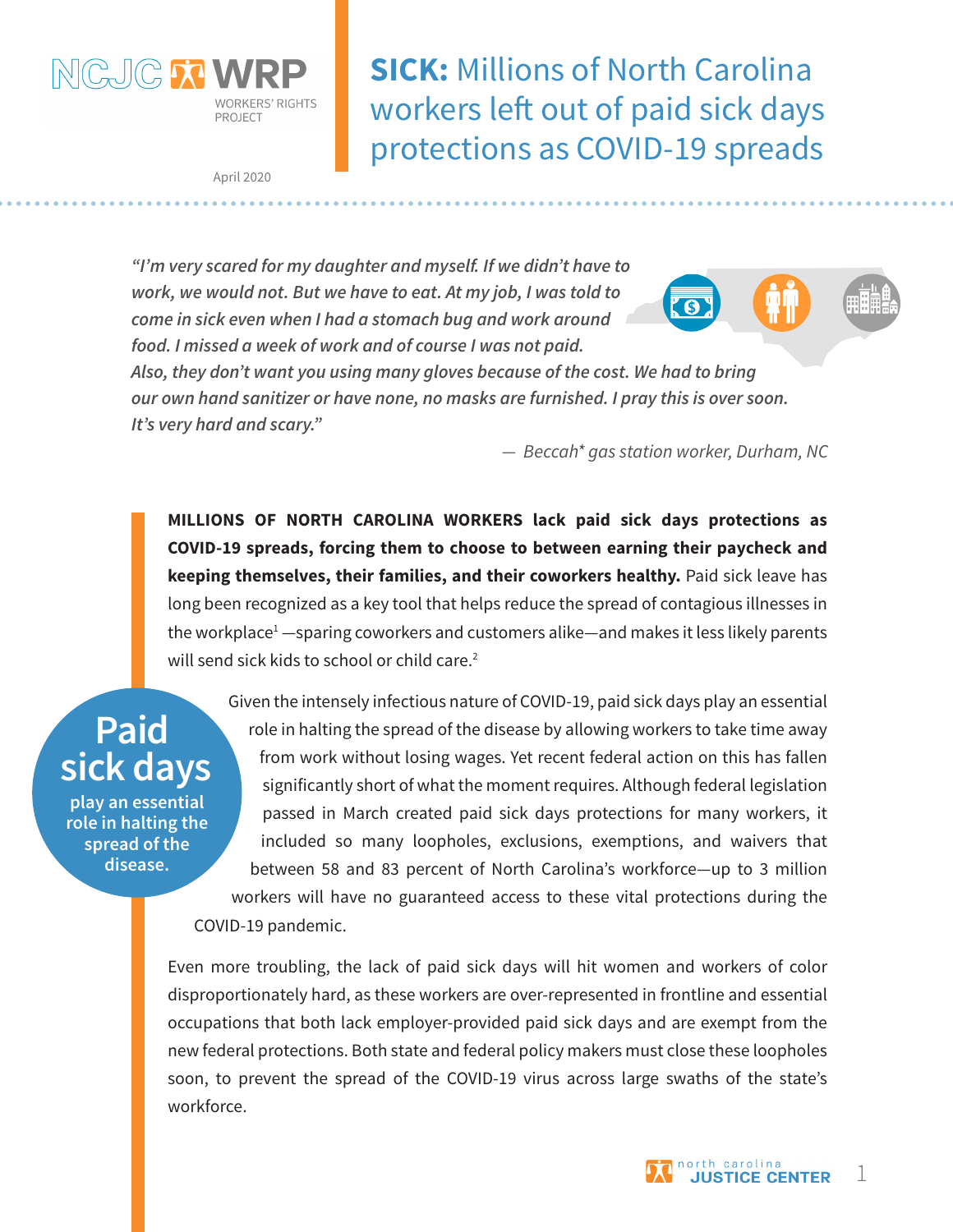

# **Millions of North Carolina workers excluded from guaranteed paid sick days**

Recent federal actions in response to the COVID-19 pandemic have provided some good news for many North Carolina workers—for the first time in the country's history, the U.S. has created guaranteed and job protected paid sick days for some of the nation's workers. **The problem, however, is that far too few Tarheel workers will benefit—between 58 percent and 83 percent of private sector workers in North Carolina (as many as 3 million) are facing the COVID outbreak without guaranteed access to paid sick days.**

### **The Families First Corona Virus Response Act leaves out millions of NC workers**

In its second COVID-19 response package, the Families First Corona Virus Response Act, the U.S. Congress created the Emergency Paid Sick Leave Program. While a good first step, the act includes several major loopholes that will leave millions of North Carolina workers without access to paid sick days protections, just as COVID-19 cases continue to rise across the state.

The act provides up to 80 hours of job-protected (and federally-financed) paid time off for workers at their regular rate of pay in cases where they are unable to work because of quarantine (pursuant to federal, state, or local government order or advice of a health care

provider), or experiencing COVID-19 symptoms and seeking a medical diagnosis.<sup>3</sup> Workers

| <b>EXCLUSIONS</b>                       | <b>NUMBER OF WORKERS</b><br><b>NOT COVERED</b> | <b>PERCENT</b><br><b>NOT COVERED</b> |
|-----------------------------------------|------------------------------------------------|--------------------------------------|
| <b>Large Employer</b>                   | 1,932,591                                      | 53%                                  |
| <b>Healthcare &amp; First Responder</b> | 191,430                                        |                                      |
| <b>Total</b>                            | 2,124,021                                      | 58%                                  |
|                                         |                                                |                                      |
| <b>Possible Small Business</b>          | 884,383                                        |                                      |
|                                         |                                                |                                      |
| <b>Total Possible Exclusions</b>        | 3,008,404                                      | 83%                                  |

#### **TABLE 1: Millions of workers excluded from emergency paid sick days protections**

SOURCE: U.S. CENSUS BUREAU, QUARTERLY WORKFORCE INDICATORS, 2017 Q44,5

are also entitled to the same 80 hours at two-thirds of their pay to care for quarantined family member of a child whose school or child care provider is closed or unavailable for reasons related to COVID-19. The program applies to all public sector workers and some private sector workers, and in all cases, the costs for the leave are covered by the U.S. Department of the Treasury, not the employers.

In Families First's fine print, however, lie a number of unfortunate exclusions and exemptions that significantly reduce access to the program, and thus the paid sick days protections workers need to survive the epidemic (see Table 1):

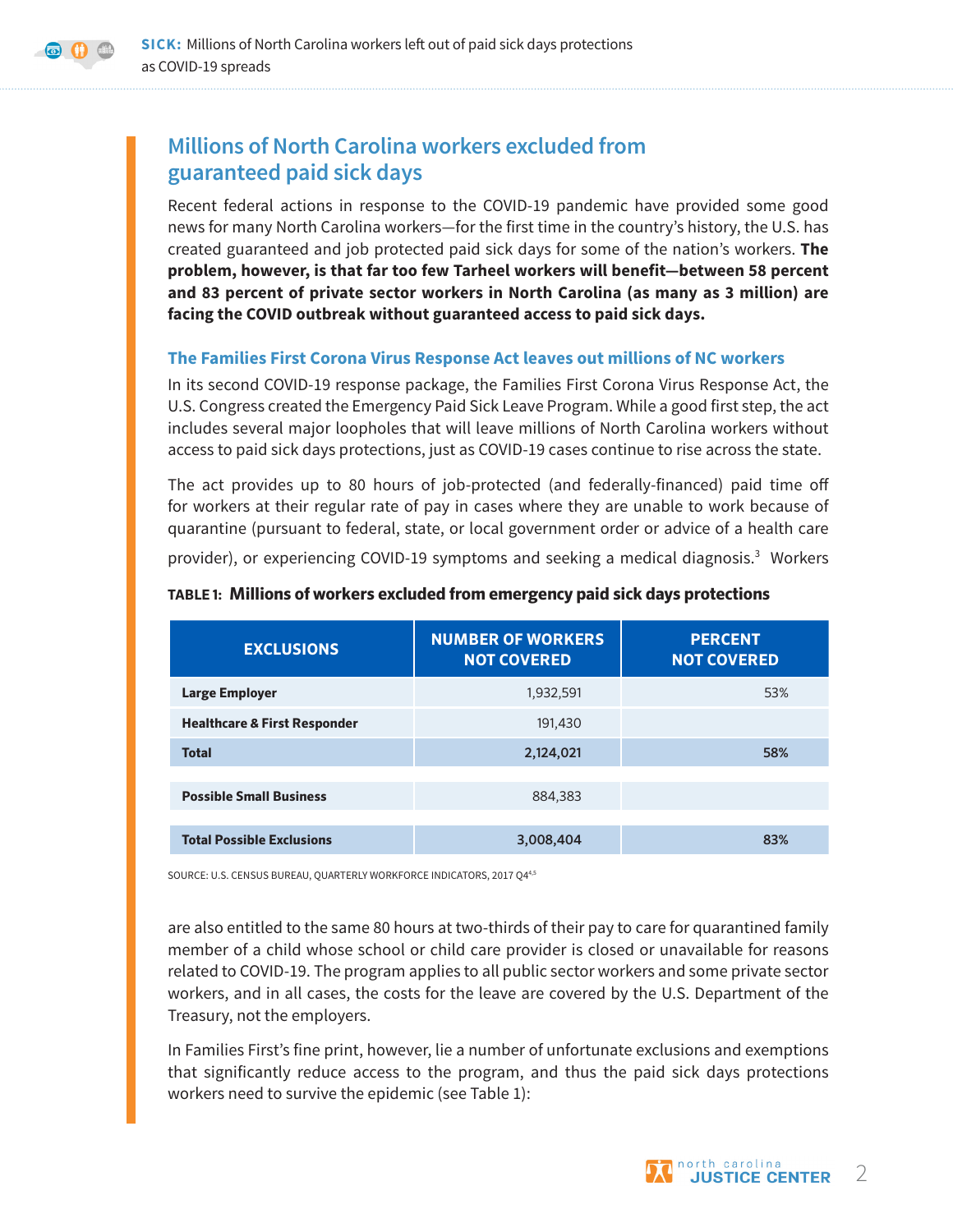### **The Large Employer Exclusion (1.9 million North Carolina workers left out).**

Most importantly, the Trump Administration demanded (and received) a blanket exemption for every business with more than 500 employees, arguing that most of these large employers already had paid sick policies covering their workers and didn't need a new federal program interfering with policies already had in place. In practice, however, most of the frontline workers for these large employers—the warehouse employees at big-box retailers, the food preparers at Taco Bell, the line workers in Smithfield pork processing plants, the truckers and construction workers—never had paid sick days to begin with (see Section 3). So while some employees working for the nation's biggest businesses have some kind of paid sick leave, most do not. As a result, the large employer exclusion means they won't get paid sick days when they need it most. As seen in Table 1, the large employer exemption leaves 1.9 million workers without guaranteed access to paid sick leave.

### **The Healthcare/First responder Exemption (191,430 North Carolina workers left out).**

In a second exclusion, Families First exempts all private healthcare workers and first responders—another 191,430 workers left out—with the argument that these workers are too essential to allow to take time off, even if sick with the very virus they're trying to fight in their patients. Although many doctors and nurses already have paid time off, other lower-paid frontline healthcare workers like med techs, medical assistants, and orderlies do not, forcing thousands of these vital healthcare workers to choose between their paycheck, getting well, and potentially infecting their colleagues and their patients.

### **The Small Business Hardship Waiver (a maximum of 884,383 North Carolina workers left out).**

Lastly, Families First allows small businesses of fewer than 50 employees to apply to the U.S. Department of Labor (USDOL) for a hardship waiver exempting them from the paid sick days provisions, under the Trump Administration's theory that many small businesses are too small to allow their employees to leave work, even if they're sick. But this theory makes little sense in practice—the smaller the business, the fewer the employees, and the greater the risk that sick workers can knock out the entire staff of that business if they come in sick. It's true that many small businesses will choose to offer the emergency sick leave to protect their employees and customers, especially given the fact that the federal government will cover the cost of the leave. But if every small employer in the state did seek a waiver, it would exempt as many as 884,383 workers from access to guaranteed paid sick days.

Taken together, these various provisions only guarantee paid sick days access to public sector workers and those private sector employees working for businesses with between 50 and 499 employees. **As a result, these loopholes could leave anywhere from 2.1 million to 3 million North Carolina workers without access to paid sick days just as the COVID-19 crisis peaks.** That's as much as 83 percent of the state's workforce—a huge hole in the protections workers need.

### **U.S. Department of Labor guidelines exempt millions more**

Unfortunately, the USDOL took these loopholes and made them even bigger. In new rules issued on April 1 as part of implementing the emergency paid sick days program, USDOL granted additional exceptions significantly beyond those granted to employers in the Families

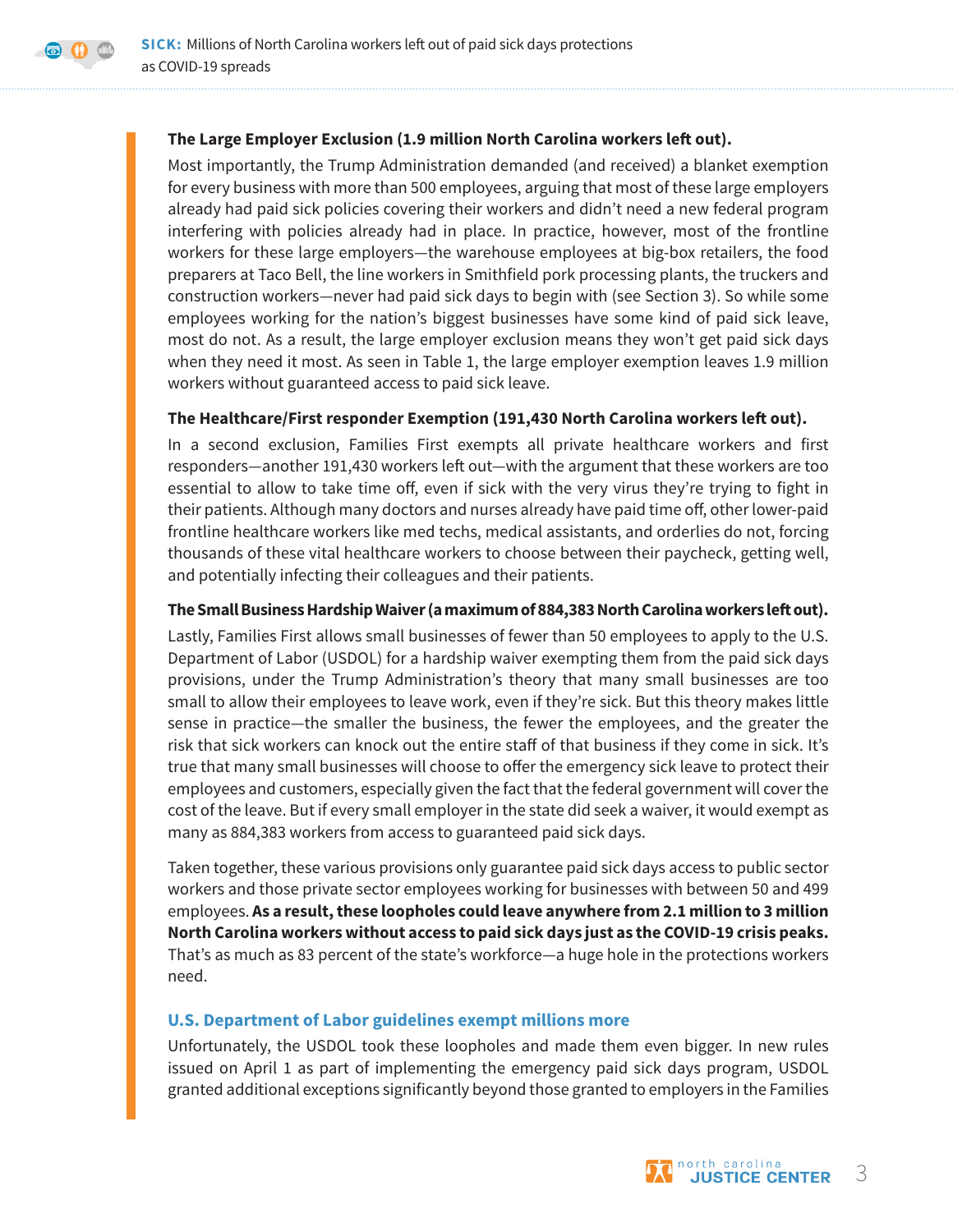

First Act $^{\circ}$  —in effect, ensuring that even fewer workers would have access to guaranteed paid sick days in the middle of the epidemic. These include:

**MORE HEALTHCARE WORKERS EXEMPTED.** The new rules expanded the healthcare exemption to include any industry in the healthcare supply chain.<sup>7</sup> As a result, many kinds of companies manufacturing everything from drugs to medical devices and protective gear won't be required to provide their workers with emergency paid sick days.

**ALL "ESSENTIAL" WORKERS EXEMPTED.** Most importantly, the new rules specifically exempt "essential workers," as defined by a state's governor.<sup>8</sup> In North Carolina, Governor Roy Cooper has designated a wide range of industries as essential, including every industry identified by the U.S. Cyber Infrastructure Administration as "critical"9 —which includes almost 70 percent of the American economy.<sup>10</sup> Even more troubling, individual employers are given the discretion to decide whether or not they are "essential" within these broad definitions. In practice, this means that many employers will claim they are essential as a way to avoid shutting down operations or giving their workers time off. As a result, millions of workers who

otherwise could access federal paid sick days through Families First will now have none—and face the life-threatening choice of coming to work sick or staying home and losing their paycheck.

Taken together, **these two new exemptions alone could exclude as many as 3.1 million North Carolina workers from paid sick days coverage**11—everyone from workers in chemical manufacturing facilities to Dollar Store workers to farmworkers. Due to data limitations, we don't

*"I feel anxious because so many customers aren't taking things seriously or are downright rude. We are just trying to protect ourselves in what ways we can with what little our bosses will allow us."*

*— Charity\*, gas station cook, Lincolnton, NC*

know how many of these essential workers were already left out due to the original exclusions in Families First, but it's clear that the new USDOL rules have significantly reduced the number of workers who would have otherwise received access to paid sick days.

# **Women and workers of color disproportionately lack paid sick days as they bear brunt of COVID-19 deaths**

Across the country, women and people of color—especially those in the Black community—are becoming infected and dying from COVID-10 at exceptionally higher rates than the national average.<sup>12</sup> At the same time, these workers disproportionately lack paid sick days compared to the broader workforce, largely because they are overly concentrated in frontline occupations that have been deemed "essential" in combatting the epidemic and are thus excluded from federal paid sick days protections. Many of those occupations lacked paid sick days prior to the crisis as well, leaving whole swaths of the workforce—especially women and workers of color—uniquely vulnerable to COVID-19, absent any federal protections.

As seen in Table 2, Black workers represent 21 percent of the overall workforce but almost 30 percent of the frontline workforce, compared to their white counterparts who represent 66 percent of all workers but just 60 percent of frontline employees. Similarly, more than two-

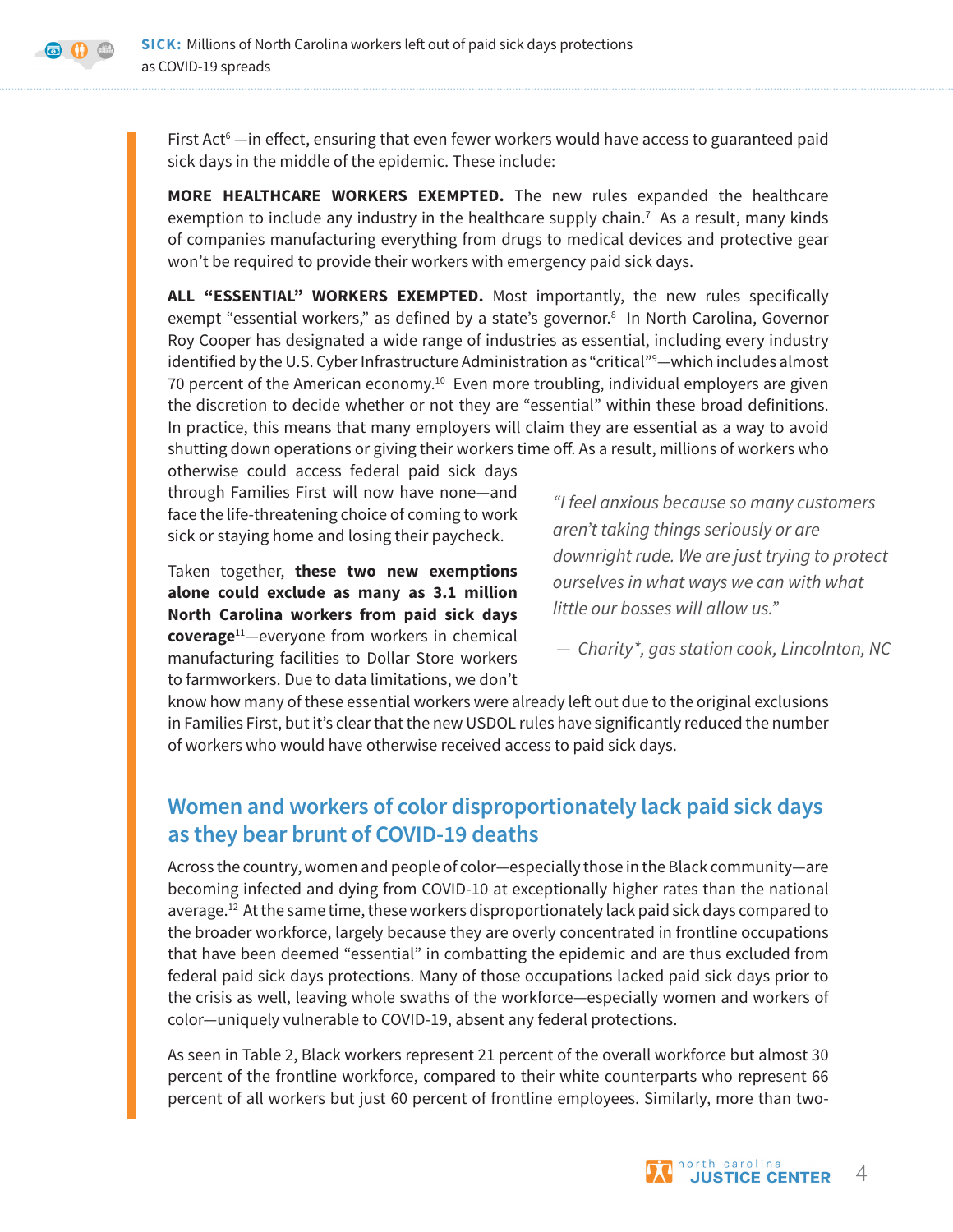

thirds of frontline workers are women, despite making up only half of the total workforce. Due to historically rooted patterns of occupational segregation and discrimination, the burden of frontline work falls squarely on communities of color.

**So, who are these frontline workers and what kinds of work do they do?** As seen in Table 3, they work in grocery stores and drug stores, drive buses and clean facilities, pack boxes in Amazon warehouses and transport those boxes in trucks, provide direct healthcare services to

### **TABLE 2: Women and African Americans disproportionately represented in frontline occupations**



SOURCE: Center for Economic Policy Research, Analysis of American Community Survey, 2014-2018 5-Year Estimates

### **TABLE 3: Workers of color disproportionately represented in frontline occupations without access to Paid Sick Days**

| <b>Frontline Occupations</b>                      | <b>White</b> | <b>African</b><br><b>American</b> | <b>Hispanic</b> | <b>Other</b> | <b>Percent</b><br>lacking PSD |
|---------------------------------------------------|--------------|-----------------------------------|-----------------|--------------|-------------------------------|
| All occupations                                   | 66%          | 21%                               | 8%              | 5%           | 38%                           |
| Grocery, Convenience, and Drug<br><b>Stores</b>   | 63%          | 26%                               | 7%              | 5%           | 48%                           |
| <b>Public Transit</b>                             | 51%          | 44%                               | 3%              | 2%           | 50%                           |
| Trucking, Warehouse, and<br><b>Postal Service</b> | 55%          | 36%                               | 6%              | 3%           | 50%                           |
| <b>Building Cleaning Services</b>                 | 49%          | 23%                               | 25%             | 3%           | 53%                           |
| <b>Health Care</b>                                | 64%          | 28%                               | 3%              | 5%           | 44%                           |
| <b>Child Care and Social Services</b>             | 55%          | 36%                               | 6%              | 3%           | 71%                           |

\*First awards being made in FY 2018-19. As of February 12, 2019, there are 277 recipients.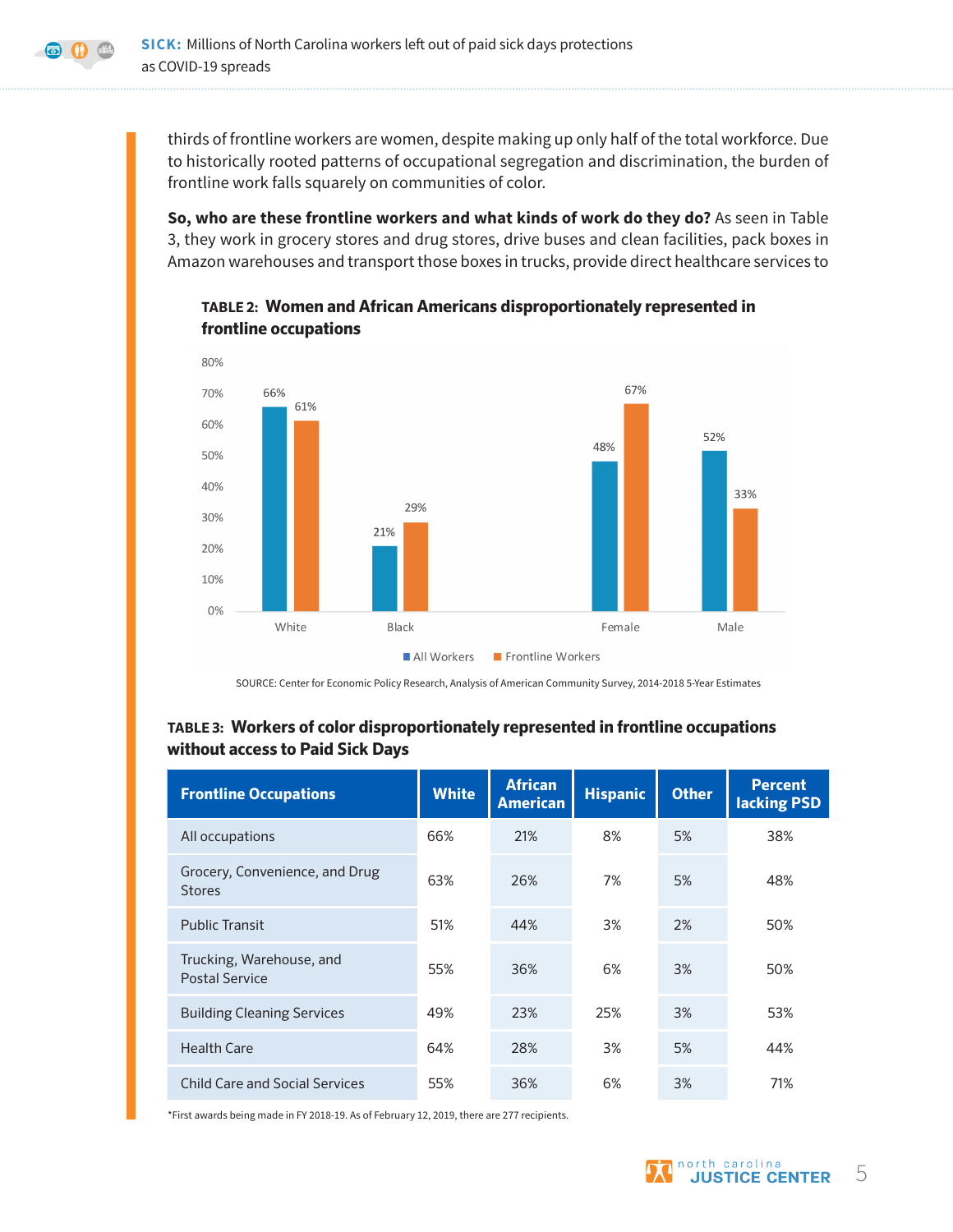sick patients—everything from doctors to nurses to med techs and assistants—and take care of other frontline workers' children in daycare centers.<sup>13</sup>

**All of these occupations are critical in the fight against COVID-19, and in all of them, people of color—especially Black workers—are punching above their weight in frontline occupations when compared to their numbers in the workforce as a whole** (see Table 3). Looking across the entire economy, Black workers make up about 21 percent all workers. Yet they represent 44 percent of all public transit workers, 36 percent of all trucking and warehouse employees, 36 percent of all childcare workers, and 28 percent of healthcare workers. Similarly, Latino workers make up only 8 percent of the workforce, yet they represent 25 percent of all building cleaning services. They also make up the overwhelming majority of our nation's farmworkers, growing and processing the food we all eat, and are and the work they do is clearly essential to our country's survival.<sup>14</sup>

**Unfortunately, too many workers in these occupations lacked basic access to paid sick days even before COVID-19 began, making their exclusion from federal protections even more damaging.** While 38 percent of all workers across the economy lacked paid sick days at the beginning of the crisis, many more workers in frontline occupations already lacked access—ranging from 44 percent without paid sick days among healthcare workers to a stunning 71 percent of childcare workers. Because workers of color are overrepresented in these occupations, they are also disproportionately suffering from lack of paid sick days.<sup>15</sup>

In other words, thousands of frontline workers—mostly people of color and women of all races—do not receive paid sick days from their employer. Now, thanks to the U.S. Department of Labor's new rules, they are also excluded from the federal paid sick days program, effectively leaving them exposed to the ravages of the coronavirus and forcing them to choose between their paycheck and their health.

## **Policy Recommendations**

**Working people should not have to choose between their health, the health of their coworkers and loved ones, and their paycheck in the middle of a pandemic that's infecting hundreds of thousands of people across the country.** Instead, policy makers at both the state and federal levels should take the following actions to ensure that every working person in North Carolina and the country at large has access to paid sick days protections to keep them alive and healthy on the jobs:

- **Congress needs to end all of the exclusions and exemptions contained in the Families First Act and USDOL rules.** No worker should lack access to paid sick days based on the size or industry of their employer. Congress should take the opportunity provided in the soon-to-be-developed COVID-4 package to close these loopholes.
- Absent a federal fix, **the North Carolina General Assembly should act on its own to eliminate all of these exclusions**, including those related to large employers, small employers, healthcare, frontline, and essential industries. Such action would require that all private-sector employers provide 80 hours of paid sick time to both full- and part-time workers at 100 percent of their wages.